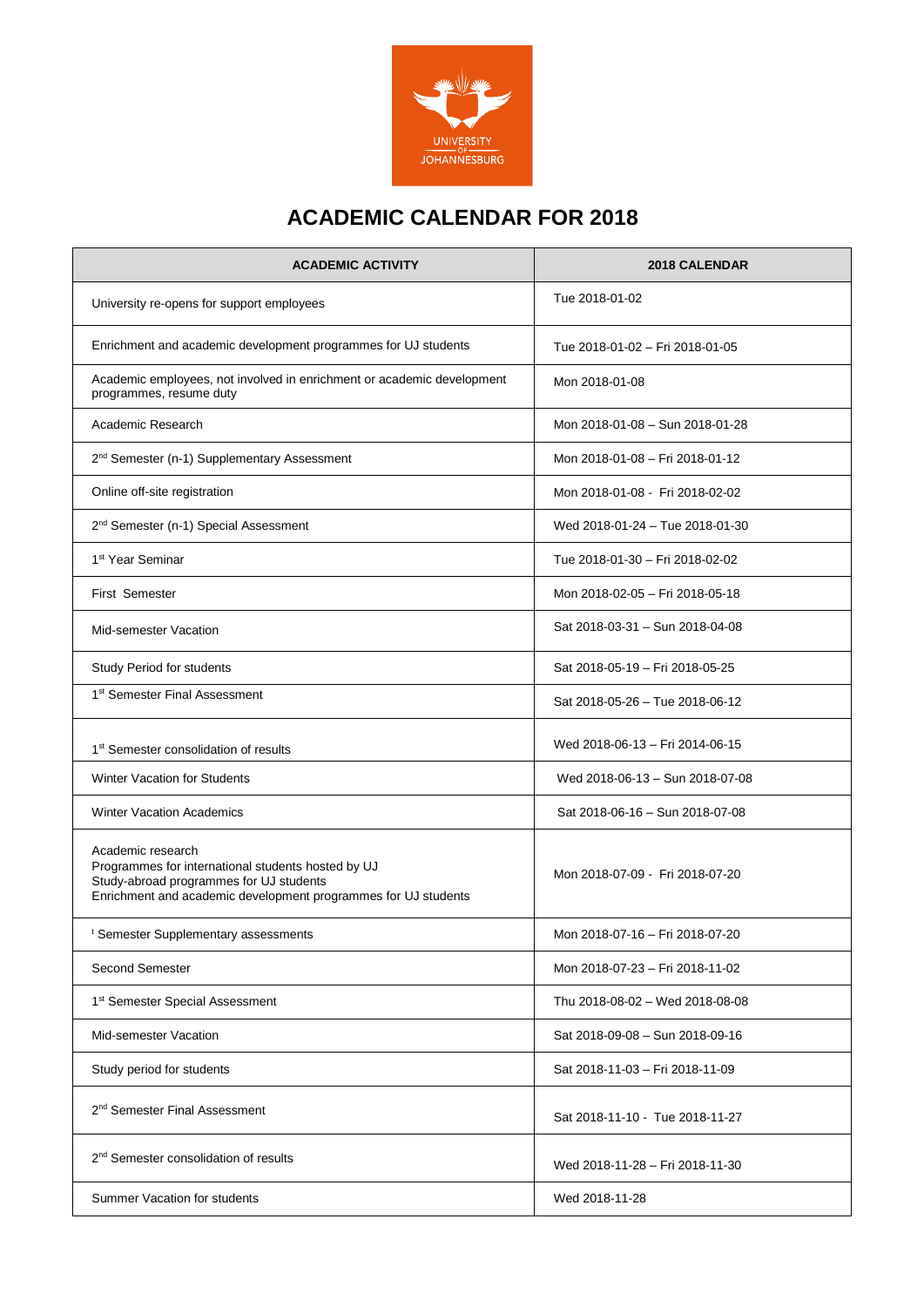| Start of December holiday for academic staff   | Thu 2018-12-13                  |
|------------------------------------------------|---------------------------------|
| Start of December holiday for support staff    | Sat 2018-12-15                  |
| $2nd$ Semester (n+1) Supplementary assessments | Mon 2019-01-07 - Fri 2019-01-11 |
| $2nd$ Semester (n+1) Special Assessment        | Wed 2019-01-23 - Tue 2019-01-29 |

## **NON-SUBSIDISED WHOLE PROGRAMME ASSESSMENT**

|                                                                  | 2018                            |
|------------------------------------------------------------------|---------------------------------|
| CEP (Whole programme): 1 <sup>st</sup> Semester Final assessment | Mon 2018-5-21 - Fri 2018-05-25  |
| CEP (Whole programme): 1 <sup>st</sup> Semester Supplementary    | Mon 2018-07-16 - Fri 2018-07-20 |
| assessment                                                       |                                 |
| CEP (Whole programme): 2 <sup>nd</sup> Semester Final assessment | Mon 2018-11-05 - Fri 2018-11-16 |
| CEP (Whole programme): 2 <sup>nd</sup> Semester Supplementary    | Mon 2019-01-07 - Fri 2019-01-11 |
| assessment                                                       |                                 |

## **PUBLIC AND UNIVERSITY HOLIDAYS**

|                           | 2018                  |
|---------------------------|-----------------------|
| New Year's Day            | Mon 01 January 2018   |
| Human Rights Day          | Wed 21 March 2018     |
| Good Friday               | Fri 30 March 2018     |
| <b>Family Day</b>         | Mon 02 April 2018     |
| Freedom Day               | Fri 27 April 2018     |
| <b>University Holiday</b> | Mon 30 April 2018     |
| Worker's Day              | Tue 01 May 2018       |
| Youth Day                 | Sat 16 June 2018      |
| National Women's<br>Day   | Thu 09 August 2018    |
| <b>University Holiday</b> | Fri 10 August 2018    |
| Heritage Day              | Mon 24 September 2018 |
| Day of Reconciliation     | Sun 16 December 2018  |
| Public Holiday            | Mon 17 December 2018  |
| Christmas Day             | Tue 25 December 2018  |
| Day of Goodwill           | Wed 26 December 2018  |

## **IMPORTANT NOTES**

| Tuesday 2 January 2018:    | University re-opens for support employees.                                                       |
|----------------------------|--------------------------------------------------------------------------------------------------|
| Monday 08 January 2018:    | University re-opens for academic employees.                                                      |
| Switch of lecturing days:  | That the lecturing timetable of a <i>Friday</i> be followed on <i>Thursday 26</i><br>April 2018. |
| University Holidays:       | Monday 30 April 2018 and Friday 10 August 2018.                                                  |
| Saturday 15 December 2018: | University closes for the December holidays for academic and support<br>staff.                   |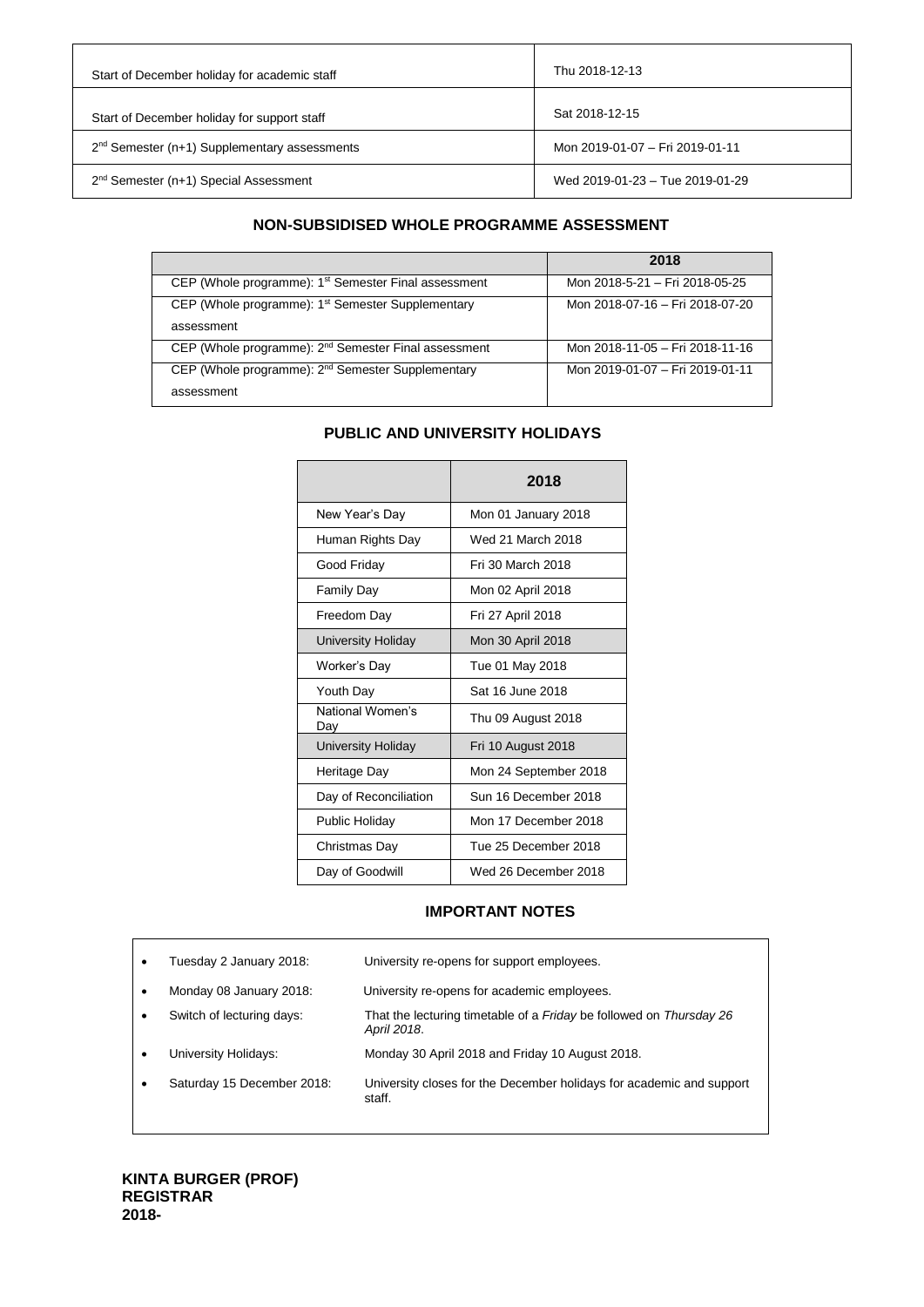## **Summary for Academic Calendar: 2018**



| IVI               | ,  | vv |                                | r                              | J  | J                              | IVI                                |                                   | vv                       |                       |                  |
|-------------------|----|----|--------------------------------|--------------------------------|----|--------------------------------|------------------------------------|-----------------------------------|--------------------------|-----------------------|------------------|
|                   |    |    |                                |                                |    |                                | 30 <sub>2</sub><br>Univ<br>Holiday | $\mathbf{1}$<br>Public<br>Holiday | $\overline{\phantom{a}}$ | 3                     | 14               |
| Public<br>Holiday |    |    | 5                              | 6                              | 7  | 8<br>End of<br><b>Vacation</b> | $\overline{7}$                     | 8                                 | $\overline{g}$           | 10                    | 11               |
| 9                 | 10 | 11 | 12                             | 13                             | 14 | 15                             | 14                                 | 15                                | 16                       | 17                    | 18<br>End<br>sen |
| 16                | 17 | 18 | 19                             | 20                             | 21 | 22                             | 21<br>Study<br>Period              | 22<br>Study<br>Period             | 23<br>Study<br>Period    | 24<br>Study<br>Period | 25               |
| 23                | 24 | 25 | 26<br>Time-<br>table<br>Switch | 27<br>Public<br><b>Holiday</b> | 28 | 29                             | 28<br>Final                        | 29<br>Final                       | 30<br>Final              | 31<br>Final           |                  |

| M                     | т                                        | W                     |                       | F                              | S                       | ς                     |  |
|-----------------------|------------------------------------------|-----------------------|-----------------------|--------------------------------|-------------------------|-----------------------|--|
| 30<br>Univ<br>Holiday | $\mathbf{1}$<br><b>Public</b><br>Holiday | $\overline{a}$        | 3                     | $\overline{4}$                 | 5                       | 6                     |  |
| $\overline{7}$        | 8                                        | 9                     | 10                    | 11                             | 12                      | 13                    |  |
| 14                    | 15                                       | 16                    | 17                    | 18<br>End of $1st$<br>semester | 19<br>Study<br>Period   | 20<br>Study<br>Period |  |
| 21<br>Study<br>Period | 22<br>Study<br>Period                    | 23<br>Study<br>Period | 24<br>Study<br>Period | 25<br>Study<br>Period          | 26<br>Final             | 27                    |  |
| 28<br>Final           | 29<br>Final                              | 30<br>Final           | 31<br>Final           | $26 - 31$ May                  | <b>Final Assessment</b> |                       |  |

|                       |             |                          |                                                     | JUNE                    |                            |                                |                |
|-----------------------|-------------|--------------------------|-----------------------------------------------------|-------------------------|----------------------------|--------------------------------|----------------|
| S                     | M           | T                        | W                                                   | Т                       | F                          | S                              | S              |
| 6                     |             |                          |                                                     |                         | 1<br>Final                 | $\overline{2}$<br>Final        | $\overline{3}$ |
| 13                    | 4<br>Final  | 5.<br>Final              | $\overline{6}$<br>Final                             | $\mathcal{I}$<br>Final  | 8<br>Final                 | 9<br>Final                     | 10             |
| 20<br>Study<br>Period | 11<br>Final | 12 <sup>°</sup><br>Final | 13 Start<br><b>Vacation</b><br>Consol of<br>Results | 14<br>Consol<br>Results | 15<br>Consol of<br>Results | 16<br>Public<br><b>Holiday</b> | 17             |
| 27                    | 18          | 19                       | 20                                                  | 21                      | 22                         | 23                             | 24             |
| t                     | 25          | 26                       | 27                                                  | 28                      | 29                         | 30                             |                |

| <b>Classes</b>         | <b>Study Period for Students</b> | Switch of lecturing days (Fri to Thurs) |      | School Terms: 2018 |
|------------------------|----------------------------------|-----------------------------------------|------|--------------------|
| Vacation               | <b>Final Assessment</b>          | University opens and close              | Term | <b>Duration</b>    |
| <b>Public Holidays</b> | <b>Supplementary Assessment</b>  | - Academic Research                     |      | 17 Jan - 28 Mar    |
| University Holiday     | Special Assessment               | Consolidation of Results                |      | 10 Apr - 22 Jun    |

| School Terms: 2018. |                 |  |  |  |  |  |  |  |  |  |
|---------------------|-----------------|--|--|--|--|--|--|--|--|--|
| <b>Term</b>         | <b>Duration</b> |  |  |  |  |  |  |  |  |  |
|                     | 17 Jan - 28 Mar |  |  |  |  |  |  |  |  |  |
| 2                   | 10 Apr - 22 Jun |  |  |  |  |  |  |  |  |  |
| 3                   | 17 Jul - 28 Sep |  |  |  |  |  |  |  |  |  |
|                     | 9 Oct - 12 Dec  |  |  |  |  |  |  |  |  |  |